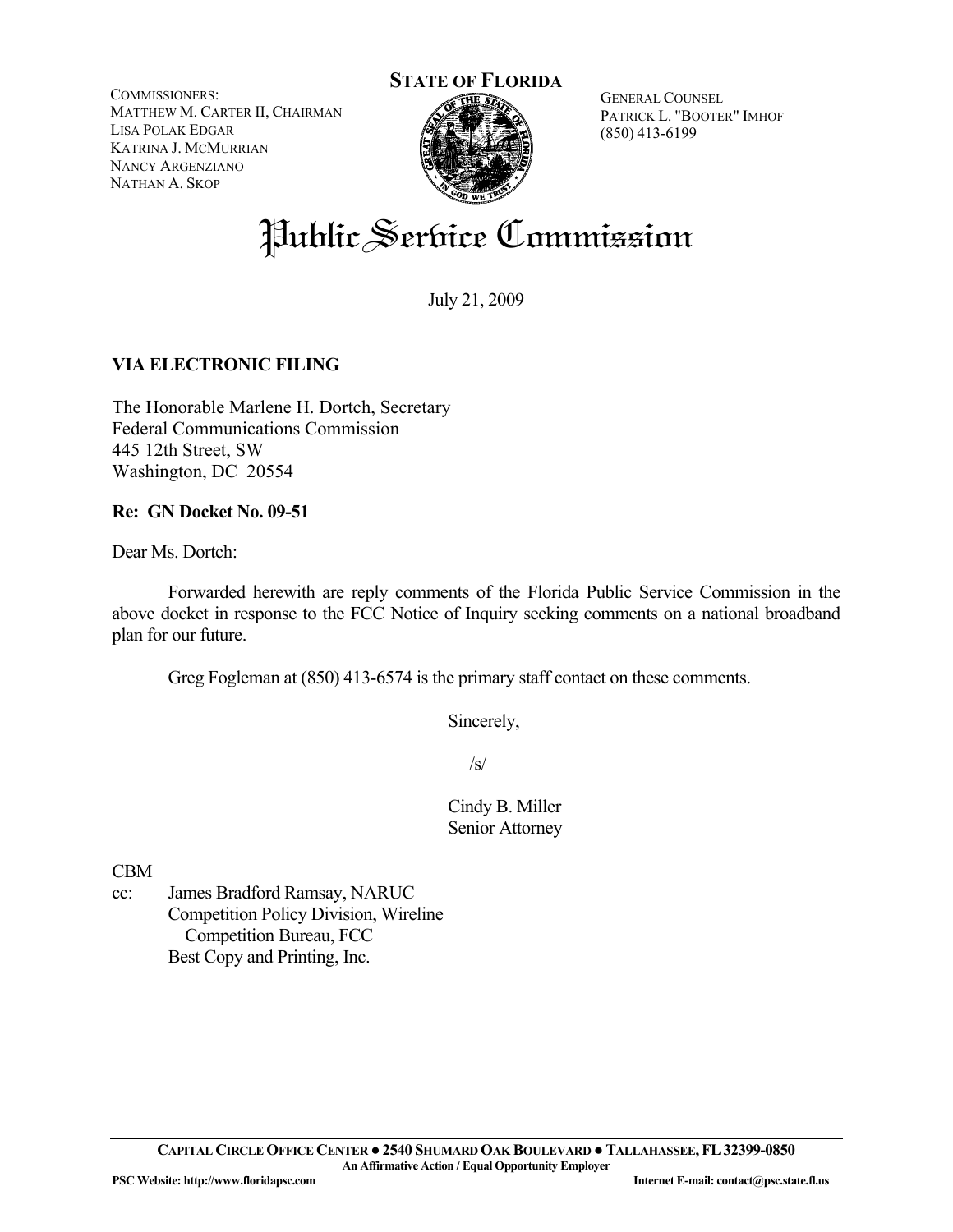### **Before the Federal Communications Commission Washington, D.C. 20554**

**) ) ) )** 

| In the Matter of                         |  |
|------------------------------------------|--|
| A National Broadband Plan for our Future |  |

GN Docket No. 09-51

# **REPLY COMMENTS OF THE FLORIDA PUBLIC SERVICE COMMISSION**

CHAIRMAN MATTHEW M.CARTER II

COMMISSIONER LISA POLAK EDGAR

COMMISSIONER KATRINA J. MCMURRIAN

COMMISSIONER NANCY ARGENZIANO

COMMISSIONER NATHAN A. SKOP

July 21, 2009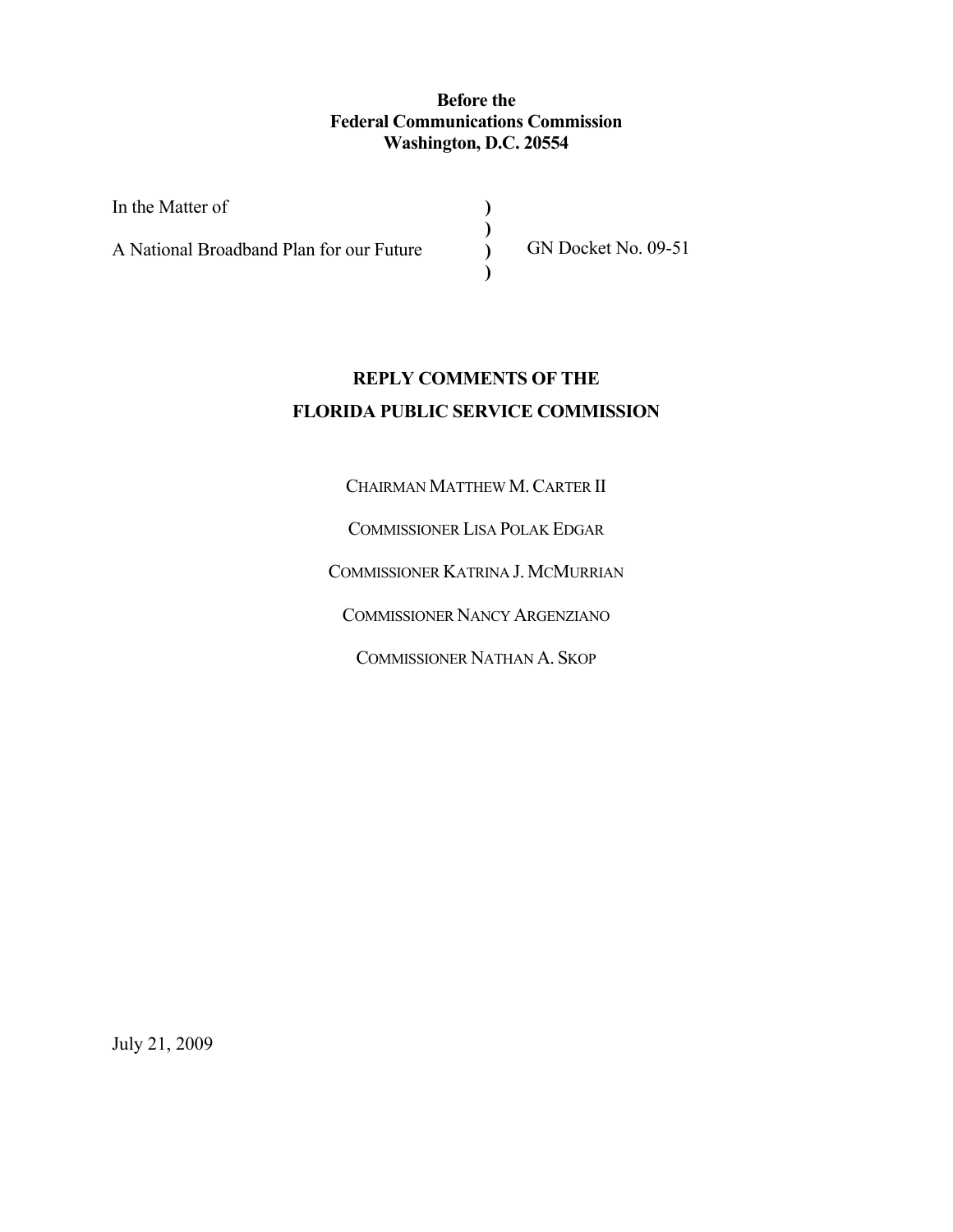## **INTRODUCTION AND SUMMARY**

 The Florida Public Service Commission (FPSC) submits these reply comments in response to the Notice of Inquiry (NOI) released by the Federal Communications Commission (FCC) on April 8, 2009, to inform the development of a national broadband plan. $1$  Our comments are focused on issues raised within the NOI regarding the interrelationship between the development of a national broadband plan and the federal universal service program.<sup>2</sup>

 The FPSC believes that initiatives to foster ubiquitous broadband availability, especially to unserved and underserved areas, are in the public interest. We have serious concerns, however, about the wisdom of using the existing universal service fund as a funding mechanism to achieve this objective. The FCC and the Universal Service Joint Board (Joint Board) have worked to implement reform of the high-cost programs for a number of years. While some progress has been made, additional reform is necessary to ensure the sustainability of the program and the intended benefits to all consumers. Given the size and growth of the high-cost fund, the FPSC has significant concerns about the possibility of expanding the definition of supported services.

 In prior comments before the FCC, the FPSC has expressly opposed expanding the definition of supported services to include broadband.<sup>3</sup> Nevertheless, the FPSC's opposition to expanding the definition of supported services could be tempered with the adoption of an overall fund cap in conjunction with the other reforms noted in our past comments.<sup>4</sup> This position is also applicable to Lifeline broadband proposals.<sup>5</sup>

 $\overline{a}$ 

<sup>1</sup> FCC Notice of Inquiry, FCC 09-31, GN Docket No.09-51; released April 8, 2009.

 $^{2}$  Ibid, ¶¶ 39-41.

 $3$  Comments of the FPSC in CC Docket No. 96-45, WC Docket No. 05-337, filed on June 21, 2007, November 20, 2006, and May 19, 2006.

<sup>&</sup>lt;sup>4</sup> Comments of the FPSC in CC Docket No. 96-45, WC Docket No. 05-337, filed on March 24, 2008.

<sup>&</sup>lt;sup>5</sup> Reply Comments of the FPSC in CC Docket No. 96-45, WC Docket No. 05-337, filed December 2, 2008, p. 10.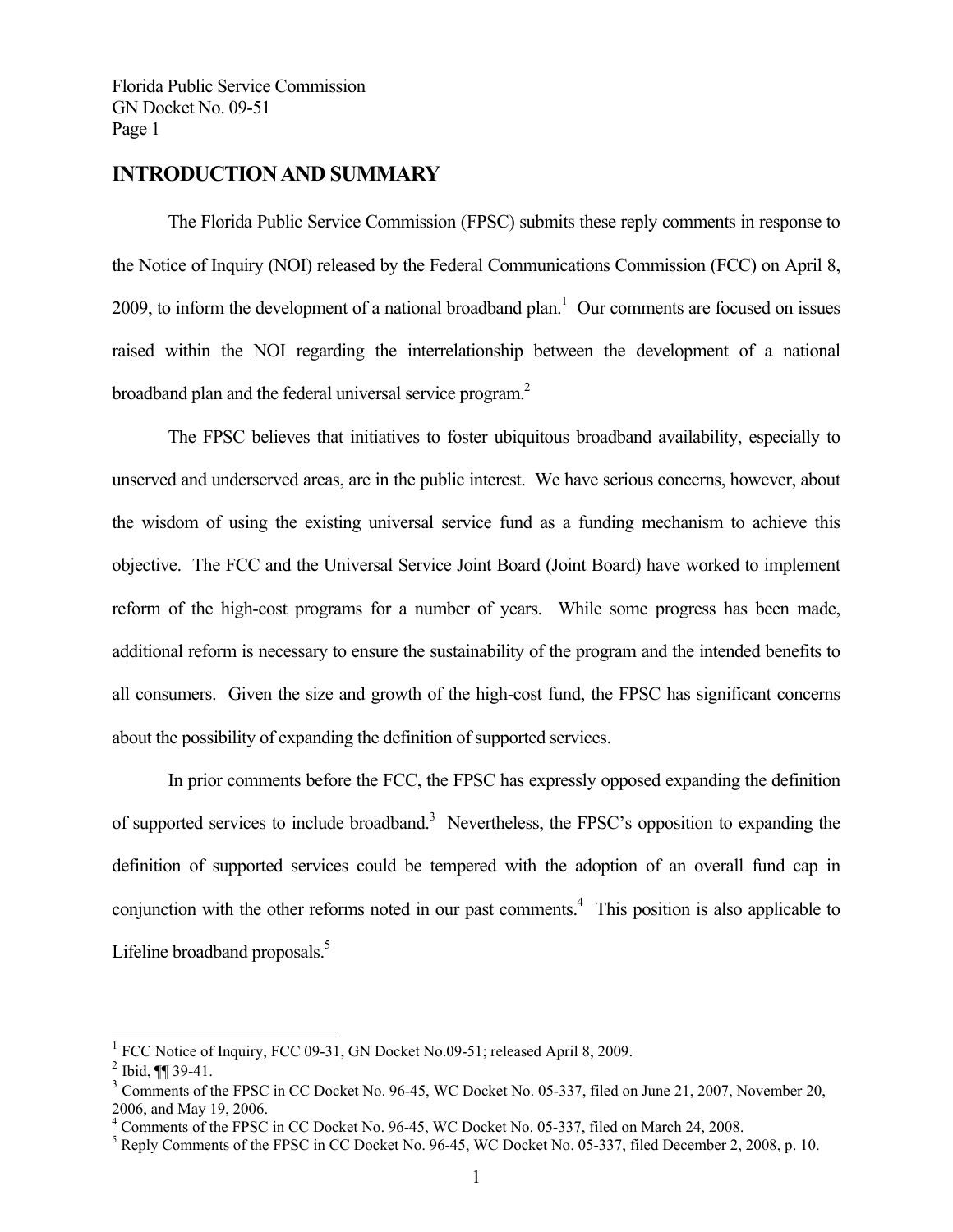## **EXPANDING THE DEFINITION**

The FCC's notice asks if universal service should be modified to include broadband in its definition.<sup>6</sup> We agree with the comments of Verizon that the FCC should first implement a cap on the excessive growth of the high-cost fund.<sup>7</sup> For the third quarter of 2009, the contribution factor was increased to a historical high of  $12.9$  percent.<sup>8</sup> Such unrestrained growth in the fund and the increasing contribution factor threatens the affordability and sustainability of the universal service programs. As we have noted in prior comments, the FPSC believes such a cap should be established at the \$4.5 billion level recommended by the Joint Board. $\degree$  This is approximately the amount of support distributed in 2007.

The continued escalation of the size of the fund threatens the "affordability" that the program was intended to safeguard. As the Tenth Circuit recognized, "excessive subsidization may affect the affordability of telecommunications services, thus violating the principle in  $$254(b)(1)$ .<sup>"10</sup> Expanding the definition at this time would likely place a significant strain on the current high-cost program absent a corresponding cap on the fund.

The FPSC's opposition to expanding the definition of supported services to include broadband could be tempered by the adoption of an overall fund cap in conjunction with the other reforms noted in our comments.<sup>11</sup> We believe universal service support for broadband should not be perceived as a

 $\overline{a}$ 

<sup>&</sup>lt;sup>6</sup> FCC Notice of Inquiry, FCC 09-31, GN Docket No.09-51; released April 8, 2009, ¶41.

<sup>&</sup>lt;sup>7</sup> Comments of Verizon and Verizon Wireless on a National Broadband Plan, GN Docket No. 09-51, June 8, 2009, p. 112.

<sup>&</sup>lt;sup>8</sup> FCC Public Notice, DA 09-1322, Proposed Third Quarter 2009 Universal Service Contribution Factor, CC Docket No. 96-45, released June 12, 2009.

 $9$  Reply Comments of the FPSC in CC Docket No. 96-45, WC Docket No. 05-337, filed December 2, 2008, p. 7. <sup>10</sup> Owest Communications International v. FCC, 398 F.3d 1222, 1234 (2005).

<sup>&</sup>lt;sup>11</sup> Comments of the FPSC in CC Docket No. 96-45, WC Docket No. 05-337, filed March 24, 2008, p. 9; other reforms recommended by the FPSC included: elimination of the identical support rule, establishing a ceiling on CETCs per line support, and discontinuing IAS, ICLS, and LSS support for CETCs.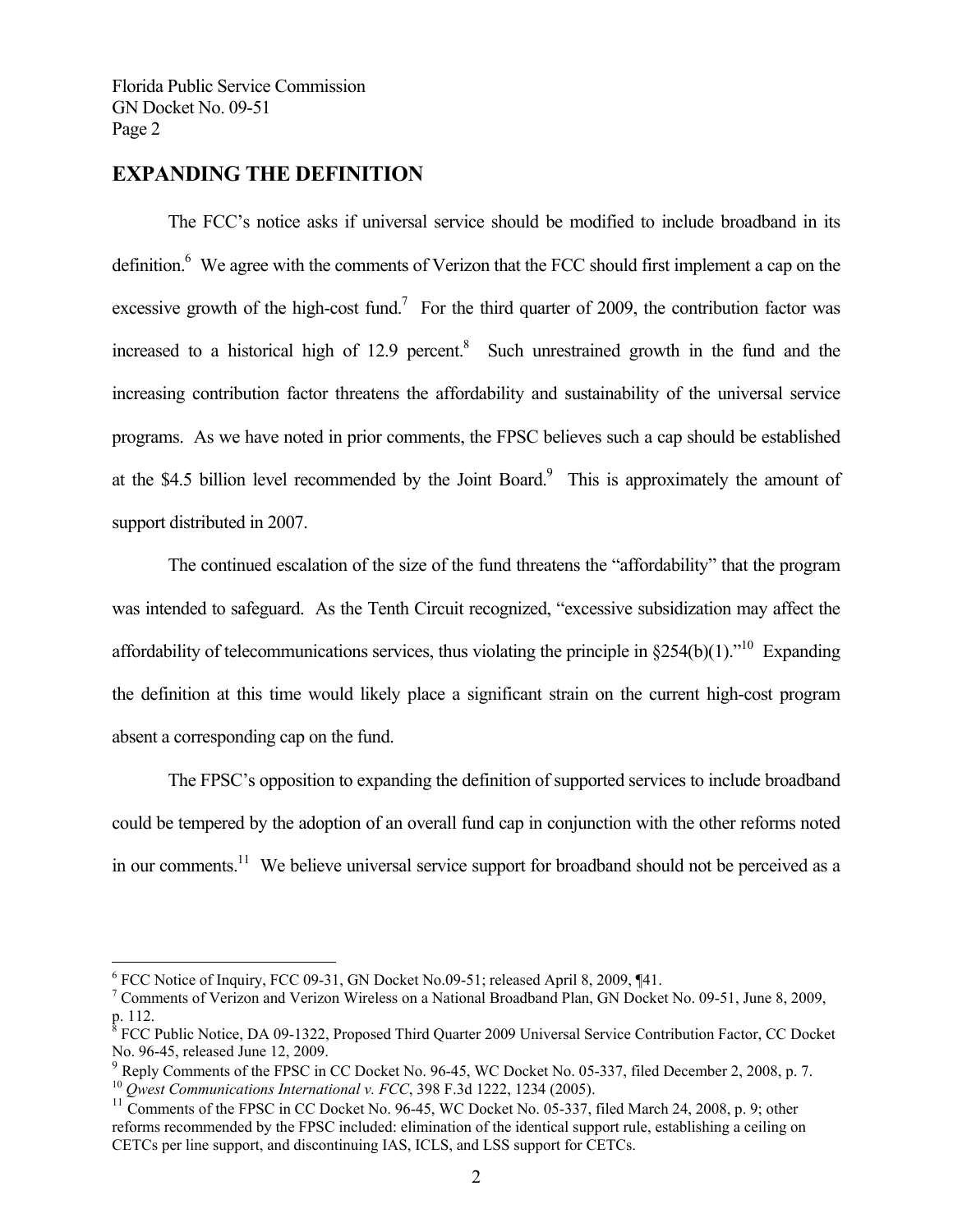long-term recurring entitlement.<sup>12</sup> To the extent that the FCC moves forward to expand the definition of supported services to include broadband, funds should only be used to deploy network facilities in unserved areas.<sup>13</sup> Without a cap, the FPSC is concerned that expanding the definition of supported services would cause the size of the fund to increase significantly, adding additional expense and burden to consumers across the country.

The FCC's notice also asks if it should modify its low-income programs to support broadband.<sup>14</sup> The FCC had previously sought comment regarding the establishment of a pilot program to provide discounts to broadband services in a manner similar to the current Lifeline and Link Up programs for low-income consumers.<sup>15</sup> The proposal would make \$300 million available each year for the next three years to enable ETCs to support broadband Internet access service and the necessary access devices. The FPSC reiterates its opposition to the adoption of such a pilot program unless the funding comes from existing support within the proposed \$4.5 billion cap recommended by the Joint Board.<sup>16</sup>

## **CONCLUSION**

 Should the FCC consider expanding the definition of supported services to include broadband, it should do so within the context of additional universal service reform. The FPSC would not oppose such an expansion if it were part of an overall cap. The FPSC supports capping the high-cost fund, preferably at the \$4.5 billion level recommended by the Joint Board. This position is also applicable to any new Lifeline broadband proposal. Unless action is taken by the FCC, further growth in the

 $\overline{a}$ 

 $12$  Ibid, pp. 9-10.

 $^{13}$  Ibid, p.10.

 $14$  FCC Notice of Inquiry, FCC 09-31, GN Docket No.09-51; released April 8, 2009, ¶41.

<sup>&</sup>lt;sup>15</sup> FCC Order on Remand and Report and Order and Further Notice of Proposed Rulemaking, FCC 08-262, CC Docket No. 96-45, WC Docket No. 05-337, et all, released November 5, 2008.

<sup>&</sup>lt;sup>16</sup> Reply Comments of the FPSC in CC Docket No. 96-45, WC Docket No. 05-337, filed December 2, 2008, p. 10.